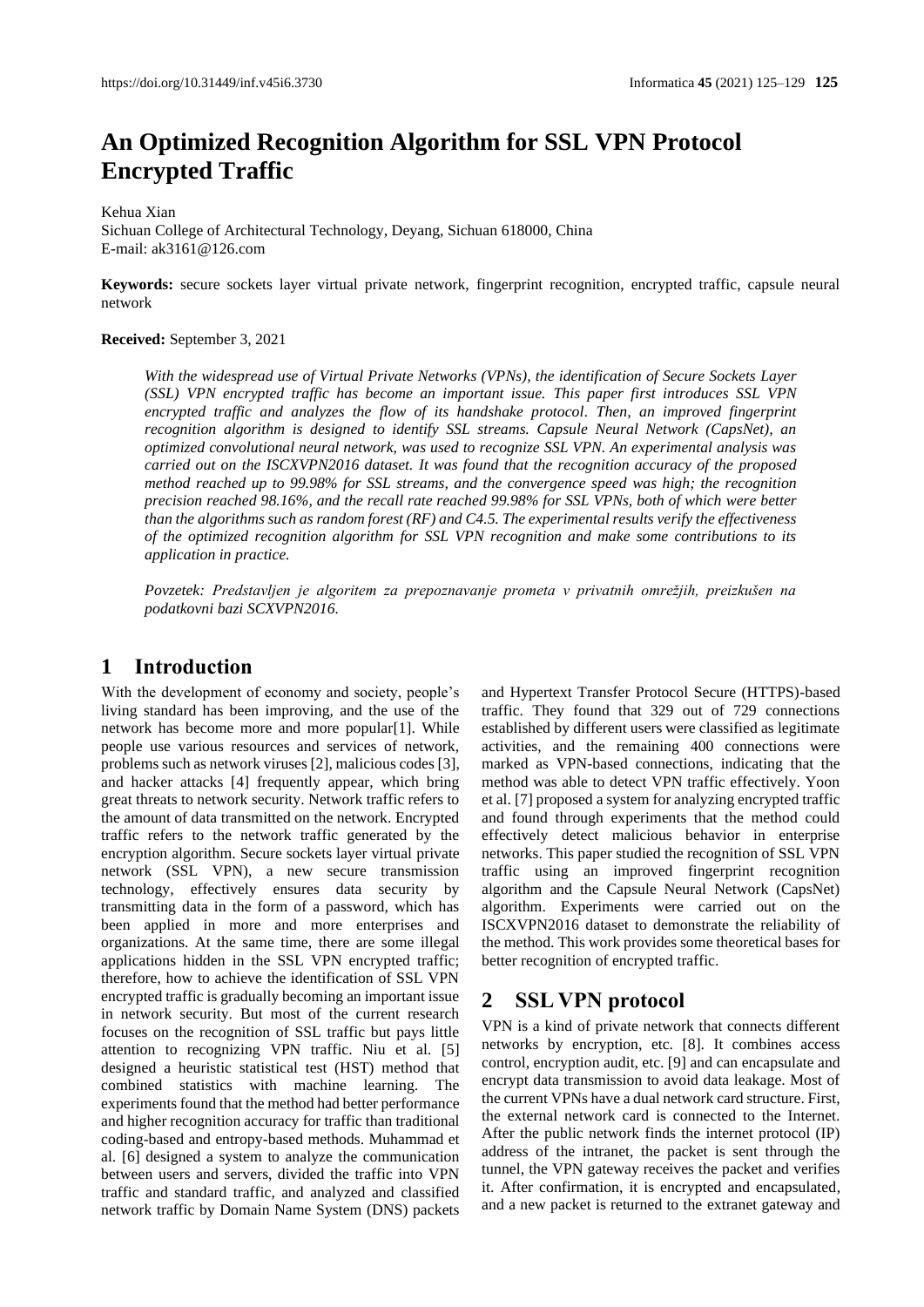sent to the Internet first and then the intranet gateway



Figure 1The flow of SSL handshake protocol.

through the route. After confirmation, the packet is decrypted, and the intranet gateway sends the data to the intranet.

SSL protocol connection is authenticated by password. Data are encrypted by encryption algorithms to guarantee the validity of the data. SSL VPN is a VPN technology implemented based on SSL protocol. SSL VPN uses a browser/server (B/S) architecture and has a variety of flexible authentication methods. It can control resources, has a host detection function, and is convenient to use. SSL VPN has a functional module called virtual gateway, providing SSL VPN access service to users. After users log in to the virtual gateway, they request to establish an SSL connection, and then the virtual gateway sends certificates to users for authentication. After passing the authentication, users can connect to SSL successfully. At the same time, the virtual gateway will query user rights and classify users with the same rights into the same group to facilitate access to related resources.

The core of SSL VPN is the SSL protocol, and the handshake protocol is the most important part of the SSL protocol [10]. The flow of the handshake protocol is shown in Figure 1.

According to Figure 1, the handshake protocol can be divided into four phases.

(1) Both parties exchange Hello messages to negotiate the follow-up password suite.

(2) The server sends a certificate, key exchange, and ServerHelloDone.

(3) Upon receiving a certificate request, the client sends its certificate and sends a message of key exchange.

(4) The cipher suite is changed, and the handshake protocol ends.

## **3 Optimized recognition algorithm**

#### **3.1 SSL traffic recognition**

In the recognition of SSL VPN encrypted traffic, the SSL traffic needs to be recognized first. In a complete handshake protocol, there must be several types of messages, such as ClientHello, ServerHello, ServerHelloDone, ClientKeyExchange, and ChangeCipherSpec. The traditional method of identifying SSL traffic is to test the above types of messages in sequence. If not all type information is detected, the traffic will be judged as a non-SSL stream, but this may be due to unsuccessful handshake protocol establishment or missed packets when capturing packets; therefore, it may miss the recognition of SSL stream. Thus, this paper

| Content-type   Version |       |       | Length        |  |
|------------------------|-------|-------|---------------|--|
| Byte 1                 | Major | Minor | Byte 4 Byte 5 |  |

Table 1Format of the first five bytes of the SSL stream.

| Hex           | Dec | Type             |
|---------------|-----|------------------|
| $0 \times 14$ | 20  | ChangeCipherSpec |
| $0\times15$   |     | Alert            |
| $0\times 16$  | 22  | Handshake        |

Table 2Content type correspondence information.

| Major   | Minor version | Version type      |
|---------|---------------|-------------------|
| version |               |                   |
|         |               | SSL <sub>v3</sub> |
|         |               | <b>TLS 1.0</b>    |
|         |               | <b>TLS 1.1</b>    |
|         | 2             | <b>TLS 1.2</b>    |

Table 3Version correspondence information.

adopts an improved fingerprint recognition method to identify SSL streams.

The format of the first five bytes in the SSL stream is fixed, as shown in Table 1, which can be treated as a 5 tuple. The content type and version correspondence information is shown in Tables 2 and 3. The improved fingerprint recognition method determines whether the current packet is SSL encrypted traffic by identifying this 5-tuple.

The process of recognizing SSL by the improved fingerprint method is as follows.

(1) Whether the selected packet is the first 20 packets of the stream is determined. If not, whether the major version is smaller than three. If it is smaller than three, the current stream is not an SSL stream; if it isn't, the current stream is an SSL stream.

(2) For the first 20 packets of the stream, whether the value of the first byte of TCP data is 21, 22, 23, or 24 is determined. If it isn't, return to the first step; if it is, go to the next step.

(3) Whether the value of the second byte of TCP data is three is determined. If it isn't, return to the first step; if it is, go to the next step.

(4) Whether the value of the second byte of TCP data is zero, one, two, or three is determined. If it isn't, return to the first step; if it is, go to the next step.

(5) Whether the length of the SSL data is smaller than that of the TCP data is determined. If it isn't, return to the first step; if it is, the next stream is determined in the same way.

### **3.2 Capsule neural network recognition algorithm**

CapsNet is based on a convolutional neural network. It replaces the sampling layer with two new layers. The first layer of its network is the convolutional layer, the second layer is the basic capsule layer, and the third layer is the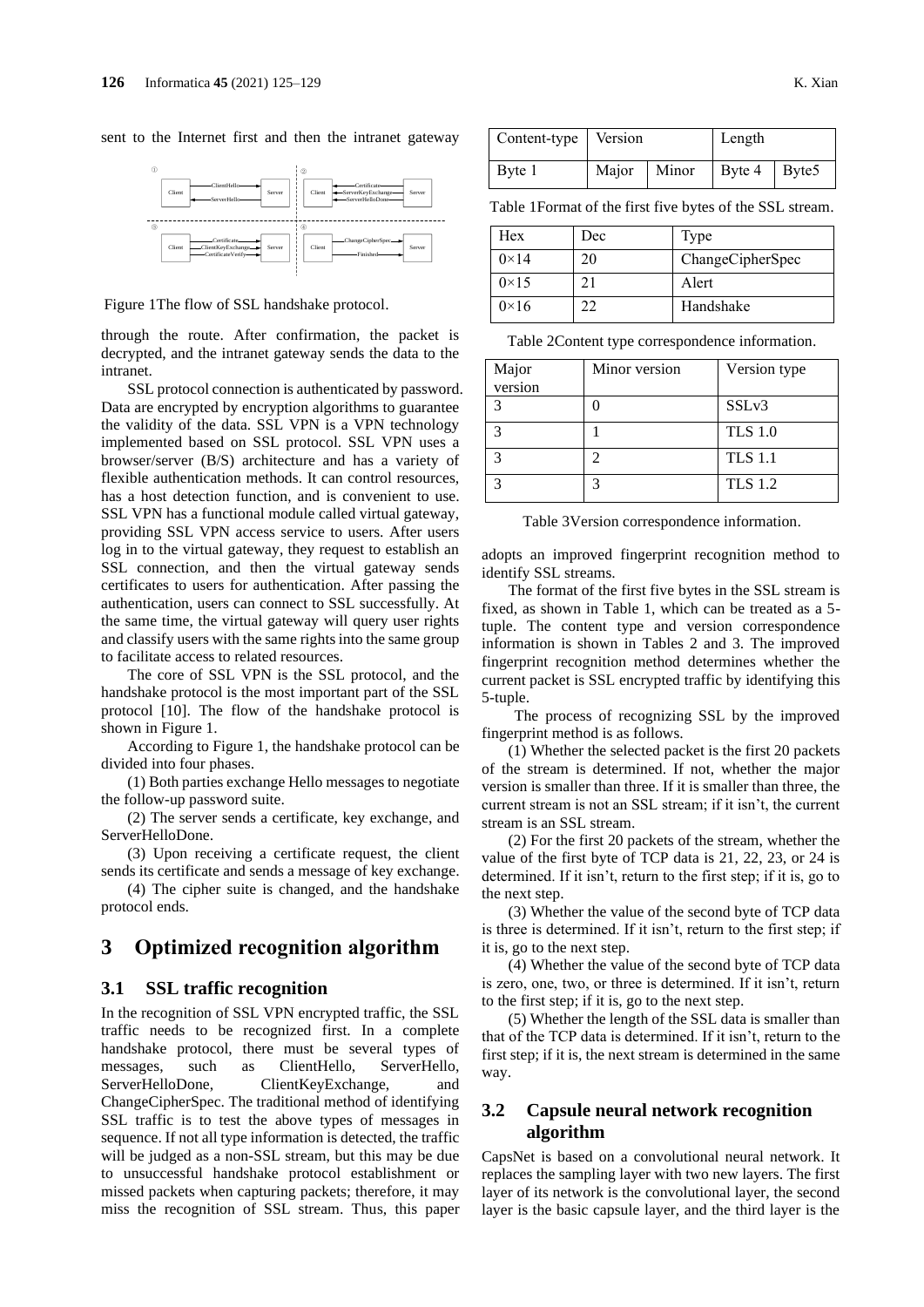| Category      | Content                                                             |  |
|---------------|---------------------------------------------------------------------|--|
| Traffic       | Content                                                             |  |
| Web Browsing  | Firefox and Chrome                                                  |  |
| Email         | SMPTS, POP3S and IMAPS                                              |  |
| Chat          | ICQ, AIM, Skype, Facebook<br>and Hangouts                           |  |
| Streaming     | Vimeo and Youtube                                                   |  |
| File Transfer | Skype, FTPS and SFTP using<br>Filezilla and an external<br>service  |  |
| VoIP          | Facebook, Skype<br>and<br>Hangouts voice calls<br>(1h)<br>duration) |  |
| P2P           | uTorrent and Transmission<br>(BitTorrent)                           |  |

digital capsule layer. The basic unit is capsule, which contains multiple neurons. The activation function of the network is the squashing function, and its formula is:

$$
V_j = \frac{\|s_j\|^2}{1 + \|s_j\|^2} \frac{s_j}{\|s_j\|},
$$

where  $V_j$  refers to the total output of j capsules and  $S_j$ refers to the total input of j capsules. Its training process is:

$$
S_j = \sum_i C_{ij} \hat{u}_{j|i},
$$
  

$$
\hat{u}_{j|i} = W_{ij} u_i,
$$

where  $C_{ij}$  refers to the weight between the low-layer and high-layer capsules,  $C_{ij} = \frac{exp(b_{ij})}{\sum_{i} exp(b_{ij})}$  $\frac{\exp(v_{ij})}{\sum_k \exp(b_{ik})}$ , b refers to the prior probability that the capsules are coupled to each other,  $u_i$ refers to the i-th capsule of the l-th layer,  $\hat{u}_{j|i}$  is the overall information prediction result of the j-th capsule of the  $l +$ 1-th layer under the i-th capsule of the l-th layer, and  $W_{ii}$ is the weight matrix.

The loss function of CapsNet is:

$$
L_k = T_k max(0, m^+ - ||v_k||)^2 + \gamma (1 -
$$

 $T_k$ ) max(0,  $||v_k|| - m^{-}$ )<sup>2</sup>,

where  $T_k$  refers to the classification indicator function (it is 1 if class k exists and 0 if it does not exist),  $v_k$  refers to the output of the network,  $m^{+}$  and  $m^{-}$  are the upper and lower bounds, respectively (they take the empirical values in this paper,  $m^+ = 0.9$ , and  $m^- = 0.1$ ),  $\gamma$  refers to the scale factor (it takes the initial value in default,  $\gamma = 0.5$ ).

## **4 Experimental analysis**

The experiments were conducted in a Linux system with a computer processor of AMD Ryzen 7-1700, a graphics card of GTX 1080TITAN, and 16GB RAM, and CapsNet used the open source Keras module to conduct experiments on the identification of SSL streams first, and then SSL VPN encrypted traffic, published in Lashkari et al. [11] on the VPN-nonVPN dataset (ISCXVPN2016), in which there are 28G data containing eight categories, the contents of which are shown in Table 4.

The stream features used for recognition are derived from the 23 features proposed by Lashkari et al. [11], which are:

(1) duration: the duration of the flow;

(2) FLAT: forward inter-arrival time, including mean, maximum, minimum, and variance, four in total;

(3) BLAT: backward inter-arrival time, including mean, maximum, minimum, and variance, four in total;

(4) Flow-IAT: flow inter-arrival time, including mean, maximum, minimum and variance, four in total;

(5) active: the time to change from active stream to silent stream, including mean, maximum, minimum, and variance, four in total;

(6) Idle: the time to change from a silent flow to an active flow, including mean, maximum, minimum, and variance, four in total;

(7) FB-psec: the number of bytes per second transferred by the flow;

(8) FP-psec: the number of packets per second transmitted by the flow.

First, the performance of the improved SSL stream recognition method designed in this paper was analyzed. The recognition results of the traditional method were compared with the improved method, as shown in Figure 2.

It was seen from Figure 2 that the improved method was significantly better than the traditional method in recognizing SSL streams. Taking AIM as an example, the recognition accuracy of the improved method was 98.67%, which was 12.19% higher than the traditional method; the accuracy of the improved method was always above 95%, with a maximum of 99.98%, while the highest and lowest accuracy of the traditional method was only 93.61% and 82.56%. In comparison, the performance of the improved method was better in SSL stream recognition.

The results of CapsNet's recognition of SSL VPN encrypted traffic were represented by a confusion matrix, as shown in Table 5.

In Table 5, TP means that traffic that belongs to class i is recognized as belonging to class i; FN means that traffic that belongs to class i is recognized as belonging to non-class i; FP means that traffic that does not belong to class i is recognized as belonging to class i; TN means that traffic that does not belong to class i is recognized as belonging to non-class i.

The evaluation indicators used in this paper are:

$$
Precision = \frac{TP}{TP + FP},
$$

$$
Recall = \frac{TP}{TP + FN}.
$$

First, the convergence rate of CapsNet was analyzed. The training period was set as 1000. The variation of the loss rate is shown in Figure 3.

It was seen from Figure 3 that the loss rate of the algorithm dropped rapidly in the early training period; when training times reached 200, the loss rate of the algorithm has dropped to below 0.1, and the loss rate also continued to drop afterward and finally stabilized. Figure 3 shows that the CapsNet optimized recognition algorithm had a high convergence speed.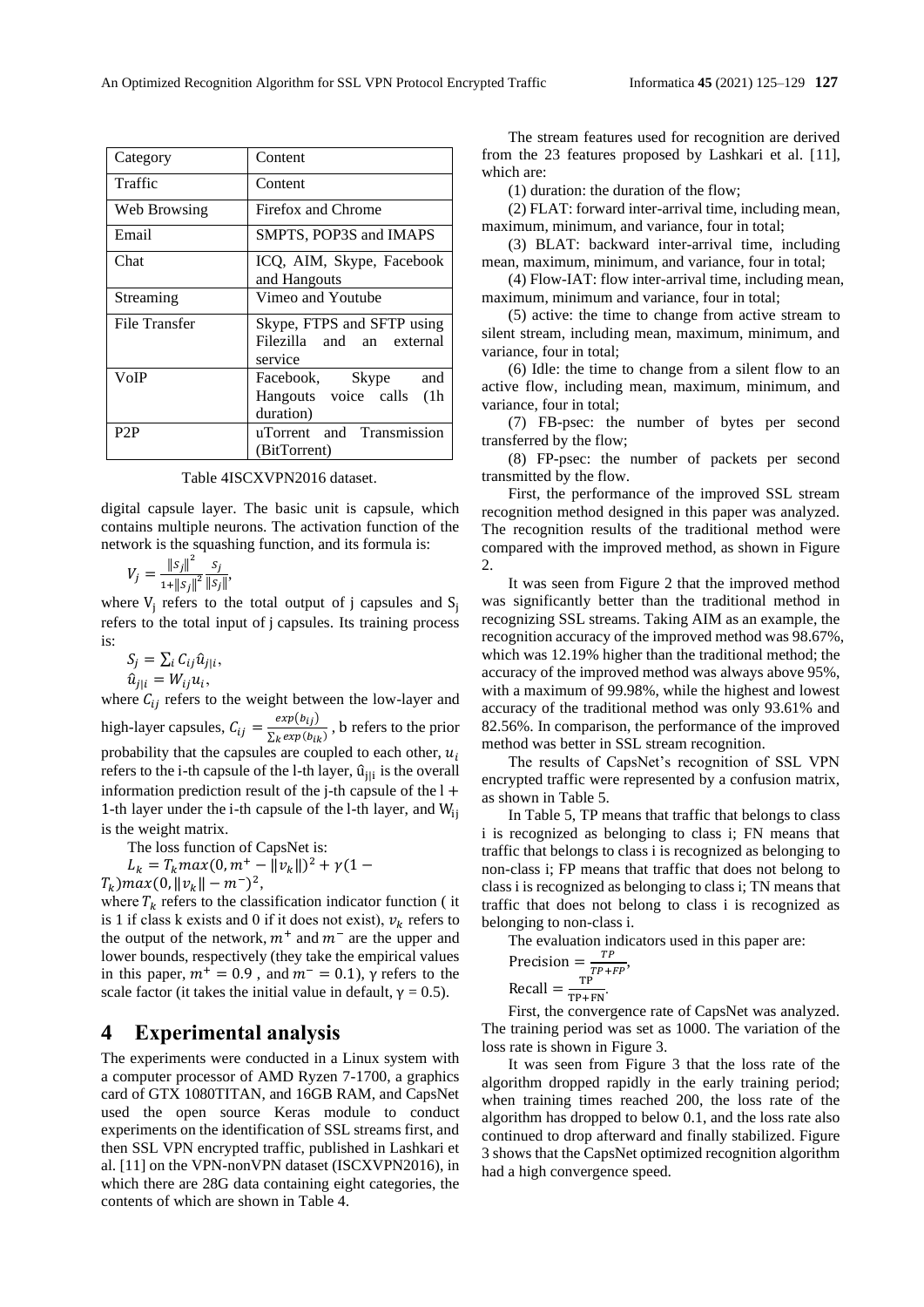

Figure 2Change in loss rate.



Figure 3Recognition results of SSL VPN encrypted traffic.

The CapsNet optimized recognition algorithm was compared with other algorithms, including Random Forest (RF) [12], C4.5 [13], Support Vector Machine (SVM) [14], and Convolutional Neural Network (CNN) [15], and the results are shown in Figure 4.

It was seen from Figure 4 that the CapsNet optimized recognition algorithm showed the best performance. First, the precision of the five methods was 96.41%, 97.84%, 94.59%, 93.27%, and 98.16%, respectively, and the precision of the CapsNet optimized recognition algorithm was the highest, which was 4.89% higher than CNN. Secondly, the recall rates of the five methods were 94.22%, 86.72%, 85.16%, 86.16%, and 99.98%, respectively; the recall rate of the CapsNet optimized recognition algorithm was the highest, which was 14.82% higher than SVM. The results verified that the CapsNet optimized recognition algorithm was effective in recognizing SSL VPN encrypted traffic, which can be further promoted and applied in practice.

## **5 Conclusion**

This paper mainly analyzed the recognition of SSL VPN encrypted traffic and designed an improved fingerprint recognition method to identify SSL streams. The recognition algorithm was optimized by CapsNet to achieve the recognition of SSL VPN encrypted traffic. An experimental analysis was carried out on the





Figure 4The recognition results of SSL stream.

|            | Recognized as P | Recognized as N |
|------------|-----------------|-----------------|
| Actually P | TР              | FN              |
| Actually N | FP              |                 |

Table 5Confusion matrix.

ISCXVPN2016 dataset. The results showed that the improved method had good recognition performance for SSL streams, with the highest accuracy (99.98%); it also had a good recognition performance for SSL VPN encrypted traffic, with a precision of 98.16% and a recall rate of 99.98 %, which were superior to the other algorithms. The CapsNet optimized recognition algorithm can be well applied in the recognition of practical network encrypted traffic.

## **References**

- [1] Saša Nikolić, and Jurij Šilc. Drupal 8 modules: translation management tool and paragraphs. *Informatica*, 40(1):145-152, 2016. https://doi.org/
- [2] Yonghong Xu, and Jianguo Ren. Propagation Effect of a Virus Outbreak on a Network with Limited Anti-Virus Ability. *PLoS ONE*, 11(10):e0164415, 2016. https://doi.org/10.1371/journal.pone.0164415.
- [3] Yuancheng Li, Rong Ma, and Runhai Jiao. A Hybrid Malicious Code Detection Method based on Deep Learning. *International Journal of Software Engineering and its Applications*, 9(5):205-216, 2015. https://doi.org/10.14257/ijseia.2015.9.5.21.
- [4] Nicole Perlroth, and Binyamin Appelbaum. Federal Reserve Bank of St. Louis Confirms a Hacker Attack. *New York Times*, 164(56872):B2-B2, 2015.
- [5] Weina Niu, Zhongliu Zhuo, Xiaosong Zhang, Xiaojiang Du, Guowu Yang, and Mohsen Guizani. A Heuristic Statistical Testing Based Approach for Encrypted Network Traffic Identification. *IEEE Transactions on Vehicular Technology*, 68(4):3843- 3853, 2019.

https://doi.org/10.1109/TVT.2019.2894290.

- [6] Muhammad Zain ul Abideen, Shahzad Saleem, and Madiha Ejaz. VPN Traffic Detection in SSL-Protected Channel. *Security and Communication Networks*, 2019(5):1-17, 2019. https://doi.org/10.1155/2019/7924690.
- [7] Jihoon Yoon, Kangsik Shin, and Yoojae Won. *Encrypted Network Traffic Analysis Method via*